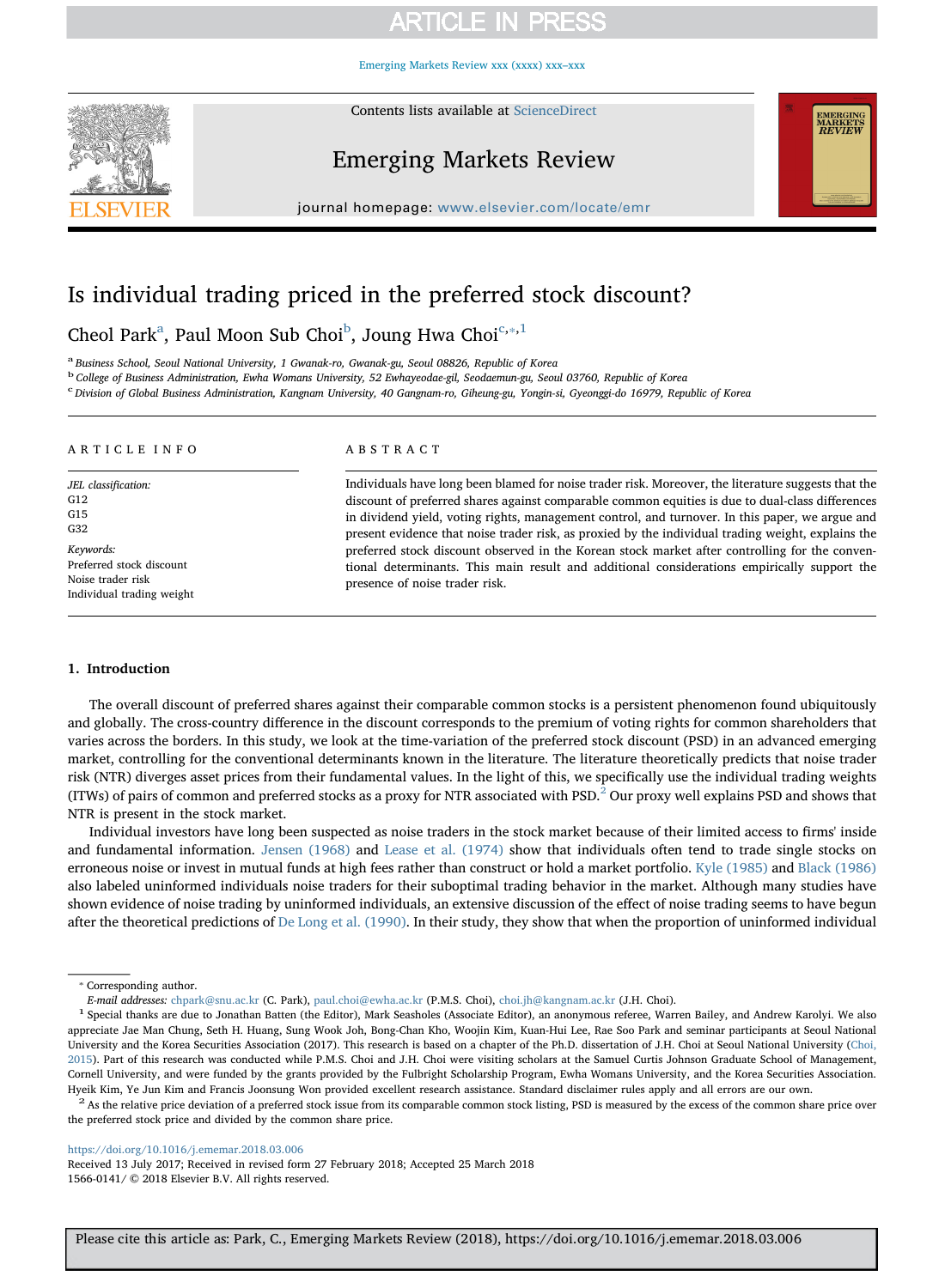## **ARTICLE IN PRESS**

#### C. Park et al. *Emerging Markets Review xxx (xxxx) xxx–xxx*

traders in stocks increases, the transaction risk generated by the uninformed traders can limit the entrance of short-term, risk averse and rational arbitrageurs. In this case, arbitrageurs are deterred from exploiting price deviations, which causes stocks to be traded at persistent discounts, even when there is no fundamental risk in the stock market. Choi and Choi (2018) argue that ITW—defined as the proportion of individual traders-initiated buys and sells out of the total trading volume of a given stock listing—can proxy for NTR and explain the returns of common stocks. They further construct an excess return factor of sorted portfolios that are dense (high in ITW) and scarce (low in ITW) in terms of individual traders (dense-minus-scarce, DMS). The NTR factor (DMS) is then shown to significantly account for the returns of sorted portfolios in the stock markets of Korea and Taiwan, which cogently shows that NTR is priced in common stock returns in Asia.

In the corporate finance literature, in addition to the dual-class differences in dividend payout, the cause of PSD has been largely explained by the absence of voting rights following Zingales' (1994, 1995) seminal works. First, private benefits with management control accompanied by voting rights can make common stocks with voting rights more valuable than preferred stock (Zingales, 1994). Second, the price deviations between common and preferred shares are not substantial in countries with well-separated corporate ownership and management and a highly diversified composition of shareholders, such as the U.S. (Zingales, 1995). Various country cases for Israel (Levy, 1983), the U.K. (Megginson, 1990), Switzerland (Horner, 1988), Korea (Chung and Kim, 1999; Kim et al., 1996) and 18 countries (Nenova, 2003) also show the cross-sectional variation of PSD along with deviations in the premium of voting rights due to the cross-border stratification of corporate governance.<sup>3</sup> Generally speaking, a country under the civil law system with inferior shareholder protection (La Porta et al., 1998, 2002) in the emerging markets is likely to show a large premium of voting rights. However, even after accounting for largely non-volatile voting rights, PSD has shown large time variations. Further, Muravyev (2004) suggested turnover in addition to voting rights as an additional factor of the common stock premium (PSD) in Russia. The turnover factor complements the time-varying characteristic of PSD, which cannot be explained by non-volatile voting rights.

In Korea, institutional changes that affect the private benefits of large shareholders in tandem with their ownership (Chung and Kim, 1999; Kim et al., 1996) and that occur in the market for corporate control (Kook and Jung, 1996), and the turnover of preferred shares (Chay and Moon, 2005; Han, 2010) appear to matter in evaluating voting rights and determining PSD. However, considering largely static dual-class differences in dividends, voting rights and time-varying turnover still leave much room for the unexplained dynamics of the discount of Korean preferred shares. In the Korean stock market, preferred stocks, on average, exhibit heavier individual trades than their comparable common listings do. Because the creation of NTR depends on the volume of uninformed individual traders (De Long et al., 1990), following Choi and Choi's (2018) suggestion of ITW as a proxy for NTR, we expect that the discount of a preferred stock will enlarge corresponding to an increase of ITW relative to that of the comparable common share. A given pair of common and preferred equities, which share the identical firm-level characteristics, can be contrasted by ITW after controlling for fundamental and systematic risks and dual-class differences in dividend yield, voting rights and turnover.

Given 185 pairs of "old-type" preferred<sup>4</sup> and common shares listed on the Korea Stock Exchange (KSE, 169) and the Kosdaq (16) from January 2000 until October 2014,<sup>5</sup> we find that the excess of ITW of preferred shares over that of comparable common listings (relative ITW) economically and statistically significantly explains the time variation of PSD after controlling for firm-level characteristics and the aforementioned dual-class factors. Individuals in the Korean stock market turn out to deter the parity-convergence of common-preferred equity pairs, which is evidence of NTR that impedes the enforcement of price discovery. While existing studies in the literature since De Long et al. (1990) have focused on the systematic patterns of individual traders and on the dynamic relationship between investor sentiment and stock returns, this study sheds light on how a subset of investment strategies, i.e., "longpreferred, short-common", can be priced by a parsimonious measure of NTR–ITW in our case. Our approach is made feasible due to a peculiar feature of the database (DataGuide) of our sample that identifies the ratios of investor types for every stock listing. Moreover, our choice of Korean data is motivated by several aspects. The Korea Exchange is the holding company of KSE (main board), the Kosdaq (dominantly listed with growth stocks) and the Options and Futures Exchange. These are considered some of the most active and liquid securities trading venues in the emerging (MSCI) and developed (FTSI) markets. This is a valid reflection of the Korean economy given its size and influence on global commercial transactions. The representativeness of our data implies that the implications of this empirical research can be emulated in other markets.

We additionally consider several aspects surrounding the findings herein. First, we show that the source of the risk that mutually diverges the prices of common-preferred share pairs tends to systematically affect the relative pricing of preferred stocks. Specifically, statistically significantly positive correlations among factor-orthogonal relative ITWs and residual PSDs, respectively, and their substantial principal components attest that. Second, the discount of preferred shares at issuance is noticeably less than the timeaverage discount, reflecting the market-timing incentive of issuers based on the cost of capital. Third, our main finding continues to hold for relatively invariant PSDs and for the premiums of preferred shares, and under various market conditions. Lastly, while this study is primarily regarding an advanced emerging market, we find a preliminary, corresponding corroboration of NTR-priced PSD in another emerging market economy, Taiwan.

The rest of this research is organized as follows. Section 2 describes data sources, defines key variables, and presents the preliminary results. Section 3 investigates the main thesis of this paper—the pricing of NTR on the discount of preferred shares. Section 4

<sup>3</sup> PSDs in various economies are as follows: 81.5% in Italy, 45.5% in Israel, 20% in Switzerland, 13.3% in the U.K., 3% (Zingales, 1994) or 5.4% (Lease et al., 1983) in the U.S., and 10% (Chung and Kim, 1999) or 48% (Nenova, 2003) in Korea.<br><sup>4</sup> The "new type" preferred shares are introduced and tested for the robustness of our main finding in Section 4.3.<br><sup>5</sup> In the Korean stock marke